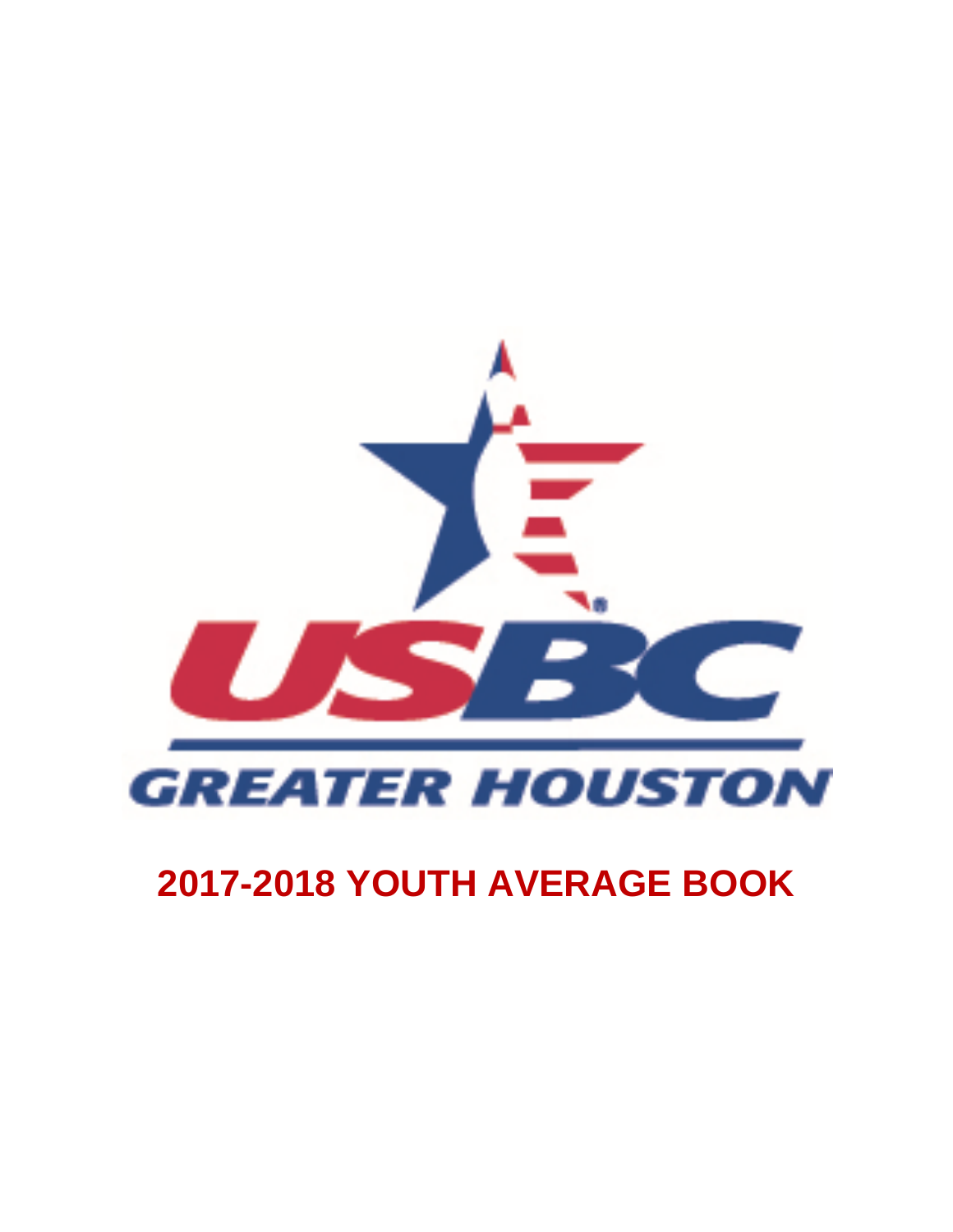## Inclusion of Average Notice

The Greater Houston USBC Association has prepared this average book as a summary of the averages for all bowlers who are members of this association. The book lists each certified bowler's 2017-2018 average of 12 or more games as of May 31, 2018 that was turned in to the office by the league secretary.

An official average file is maintained at the GHUSBC Association office located at 2616 Houston Blvd, South Houston, Texas 77587-5146, Telephone Number (713) 874-1277. The file contains information for each bowler which includes the number of leagues bowled, the number of games bowled in each league and the average in each league. This book was published using submitted information.

Bowlers who did not have 12 or more games as of May 31, 2018 or where their names as submitted could not be identified with a membership number are not listed. Information on these bowlers is available only from the official file.

Every effort has been made to keep the book free of errors, however, some may exist. The Greater Houston USBC Association accepts no responsibility for errors in this book, but places the *FULL RESPONSIBILITY ON THE INDIVIDUAL BOWLER TO USE THE CORRECT AVERAGE IN CASE IT HAS BEEN LISTED INCORRECTLY***.**

We would like to express our sincere thanks to the league secretaries who supplied average record sheets on their bowlers and to the association volunteers who assisted with the many details associated with publishing this book.

If you need help with any matter related to your league or to bowling in Houston, please let us know. We are anxious to serve our bowlers in any way possible.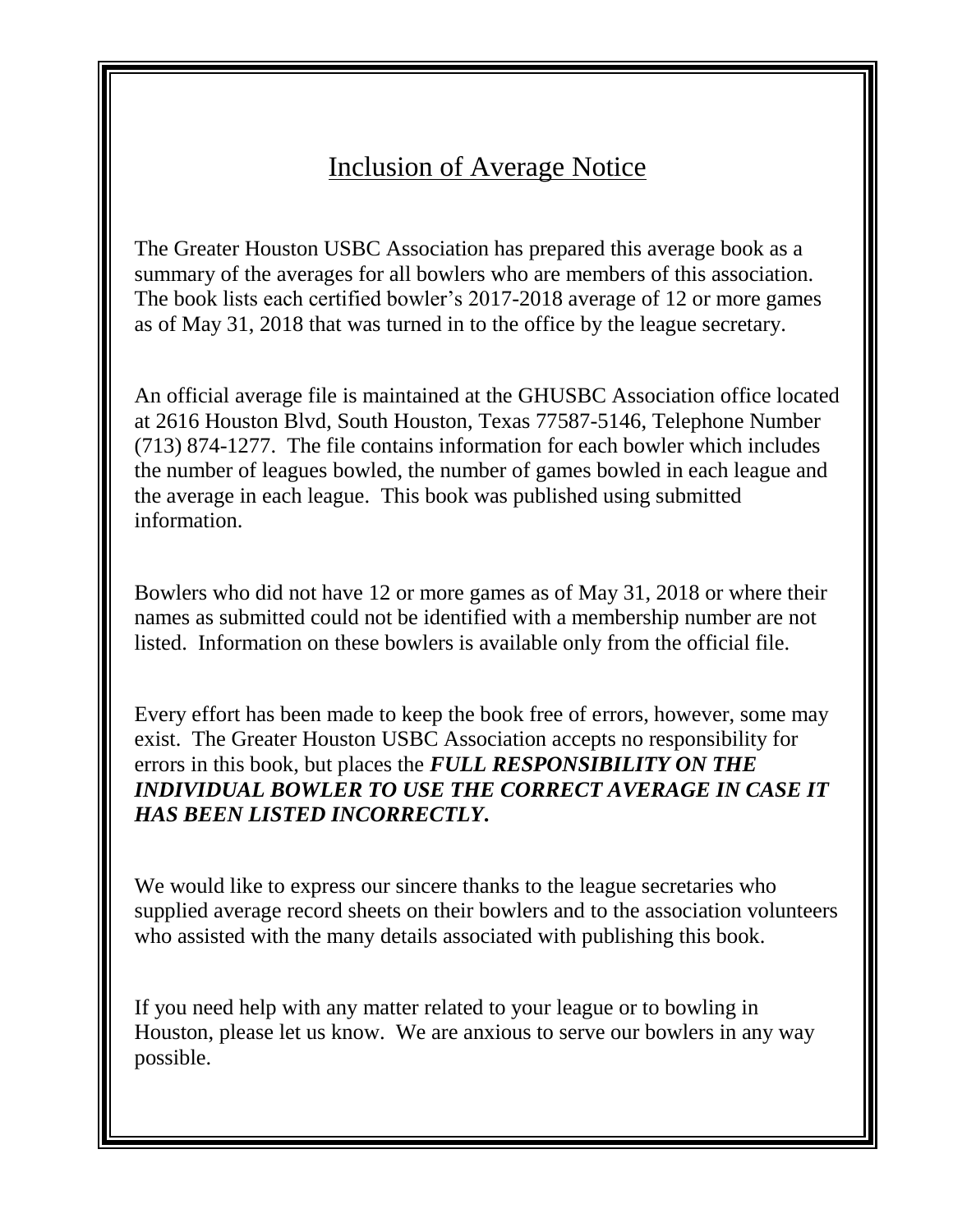## **League Codes**

|                         | <b>Traveling Leagues</b>          | <b>Diamond Bowl</b>   |                                            |
|-------------------------|-----------------------------------|-----------------------|--------------------------------------------|
| TLY1                    | <b>GHYTL-Handicap</b>             | DBY03                 | <b>Weekend Athletes</b>                    |
| TLY2                    | <b>GHYTL-Scratch</b>              | DBY04                 | <b>Elites</b>                              |
| TLY3                    | <b>GHYTL Invitational Scratch</b> |                       |                                            |
|                         |                                   | <b>Emerald Bowl</b>   |                                            |
|                         |                                   | EBY01                 | <b>Emerald Youth League</b>                |
| <b>Alpha Lanes</b>      |                                   |                       |                                            |
| ABY02                   | <b>Saturday Youth/Adult</b>       | <b>Humble Lanes</b>   |                                            |
| ABY03                   | <b>Youth Scholarship</b>          | HUY01                 | <b>Humble Youth League</b>                 |
|                         |                                   |                       | <b>HUY02</b> * Humble Challenge Y/A League |
| Armadilla II            |                                   |                       |                                            |
| ARY01                   | <b>Saturday Mixers</b>            | <b>Max Bowl North</b> |                                            |
| ARY02                   | <b>Saturday Scholars</b>          | MNY01                 | <b>Max Bowl North Youth Lg</b>             |
| <b>Copperfield Bowl</b> |                                   |                       | <b>Times Square Entertainment</b>          |
| CFY01                   | <b>Wild Cats</b>                  | <b>TSY01</b>          | <b>Carol Olson Youth Scholarship</b>       |
| <b>CFY03</b>            | <b>Copper Stars</b>               | <b>TSY02</b>          | <b>KISD Youth Lg</b>                       |
| CFY04                   | <b>Scholarship Solo</b>           |                       |                                            |
| <b>CFY05</b>            | <b>Funrollers</b>                 |                       | <b>Tomball Bowling Center</b>              |
| <b>CFY06*</b>           | Youth "SSS" Solo                  | TBY01                 | <b>Tomball Youth League</b>                |
|                         |                                   |                       |                                            |

### **Cougar Lanes**

**COY01 \* Cougar Bowling Club Fall COY02 \* Cougar Bowling Club Spring**

**\* Sport/Challenge League**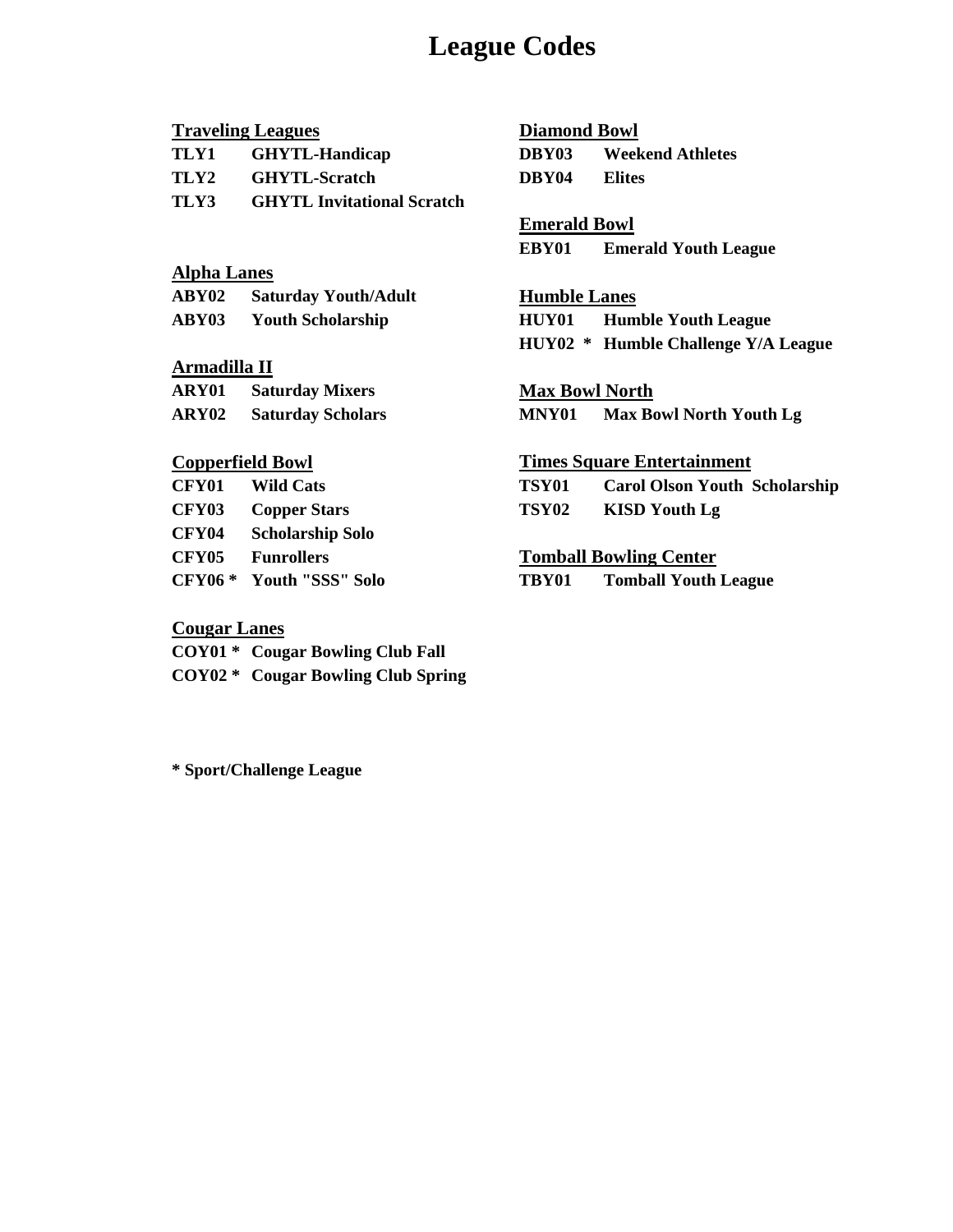

# **Thanks for visiting the YOUTH AVERAGE BOOK.**

**When you click on the link and the average file displays if you do not want to scroll press "CTL F" and type in a name to "Find" the person you are looking for instead of having to scroll thru each page.**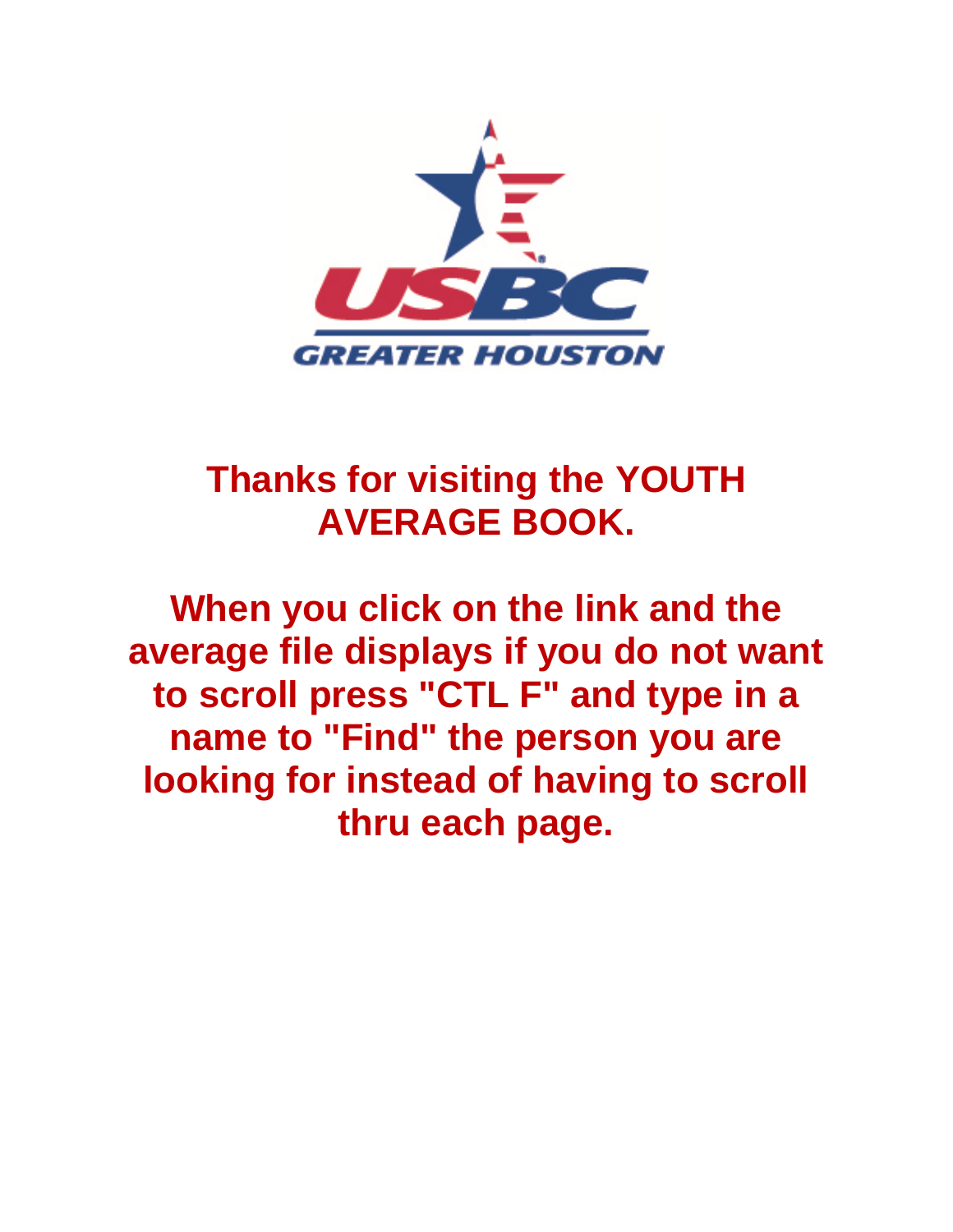| Name                        | ID#        | Avg  | Gms | League       | <b>Name</b>                  | ID#        | Avg  | Gms | League            |
|-----------------------------|------------|------|-----|--------------|------------------------------|------------|------|-----|-------------------|
| Acuna, Jacob                | 15-160242  | 102  | 21  | EBY01        | <b>Burks, Jasmine</b>        | 11-376586  | 167  | 69  | <b>CFY03</b>      |
| Acuna, Janai                | 17-33746   | 59   | 49  | EBY01        |                              | 11-376586  | 148S | 60  | <b>CFY06</b>      |
| Acuna, Joshua               | 15-160244  | 98   | 54  | EBY01        | <b>Bustamante</b> , Syrena   | 17-31984   | 72   | 69  | ARY01             |
| <b>Adams, Jermony</b>       | 16-26044   | 50   | 47  | ARY01        | Calloway, Aston              | 6745-7781  | 172  | 114 | <b>CFY04</b>      |
| <b>Alaminsky, Seth</b>      | 16-170066  | 169  | 68  | <b>TSY01</b> |                              | 6745-7781  | 165  | 33  | TLY2              |
| Alaniz, Daniela             | 15-160273  | 104  | 27  | TLY1         |                              | 6745-7781  | 147S | 120 | <b>CFY06</b>      |
|                             | 15-160273  | 93   | 57  | ARY01        | Calvert, Caleb               | 17-2312    | 167  | 54  | ABY03             |
| Alaniz, Humberto            | 17-31981   | 97   | 54  | ARY01        | Camargo, Alex                | 15-156029  | 193  | 39  | TLY3              |
| Alaniz, Natalia             | 15-160275  | 114  | 27  | TLY1         |                              | 15-156029  | 192  | 30  | TLY2              |
|                             | 15-160275  | 113  | 57  | ARY01        |                              | 15-156029  | 181  | 33  | ARY <sub>02</sub> |
| Alford, Chance              | 11-186242  | 197  | 40  | <b>CFY04</b> | Camargo, Francisco           | 15-9284    | 189  | 43  | TLY3              |
| <b>Allison, Brandon</b>     | 11-664119  | 95   | 54  | EBY01        |                              | 15-9284    | 188  | 70  | ARY02             |
| <b>Allison, Caleb</b>       | 11-530423  | 195  | 33  | TLY2         |                              | 15-9284    | 182  | 30  | TLY <sub>2</sub>  |
|                             | 11-530423  | 190  | 40  | TLY3         | Campbell, Kyle               | 17-33611   | 144  | 81  | TBY01             |
|                             | 11-530423  | 180  | 65  | <b>TSY01</b> | <b>Canales, Eddie</b>        | 16-75350   | 165  | 78  | ABY03             |
|                             | 11-530423  | 159S | 68  | <b>CFY06</b> |                              | 16-75350   | 157  | 29  | ABY02             |
| Allison, Christopher        | 11-664122  | 117  | 63  | EBY01        |                              | 16-75350   | 156  | 30  | TLY1              |
| Allison, Isaiah             | 11-415133  | 160  | 52  | TSY01        |                              | 16-75350   | 151  | 27  | TLY2              |
|                             | 11-415133  | 148S | 64  | <b>CFY06</b> | Cantu, Jeremiah              | 17-31986   | 64   | 57  | ARY01             |
| <b>Alvarez, Marcus</b>      | 15-51421   | 114  | 41  | EBY01        | Cao, Lynn                    | 11-550410  | 182  | 24  | TLY2              |
| Anzaldua, Brayden           | 7914-5819  | 115  | 81  | <b>CFY01</b> |                              | 11-550410  | 174  | 36  | TLY3              |
| Anzaldua, Dylan             | 11-676667  | 135  | 84  | CFY01        | <b>Carlson, Michael</b>      | 17-36014   | 180  | 24  | ABY02             |
| <b>Armstead, Quincy</b>     | 16-26670   | 133  |     | 72 DBY03     | Carrington, Ajanay           | 17-33756   | 46   | 14  | EBY01             |
| <b>Armstrong, Andrew</b>    | 11-472926  | 141  | 84  | <b>CFY03</b> | Carter, Ash                  | 11-436356  | 141  | 81  | <b>CFY03</b>      |
| Armstrong, Ryan             | 11-472936  | 160  | 84  | <b>CFY03</b> | Carter, Patrick              | 15-120623  | 100  | 69  | <b>CFY03</b>      |
| Asmar, Carmela              | 16-1101    | 105  | 61  | <b>TSY01</b> | <b>Carter, Vincent</b>       | 11-600449  | 119  | 81  | <b>CFY03</b>      |
| Baccinelli, Alexandra       | 15-184162  | 145  | 45  | ABY03        | Casebere, Gianni             | 17-32562   | 67   | 34  | <b>CFY01</b>      |
| <b>Baccinelli, Kate</b>     | 16-24841   | 81   | 42  | ABY03        | <b>Castille, Charles</b>     | 16-28166   | 185  | 84  | DBY04             |
| <b>Bailly, Mark</b>         | 15-56364   | 132  | 90  | CFY01        |                              | 16-28166   | 181  | 43  | TLY3              |
| <b>Baird, Katie</b>         | 11-472930  | 196  | 62  | <b>CFY04</b> |                              | 16-28166   | 171  | 30  | TLY <sub>2</sub>  |
|                             | 11-472930  | 188  | 33  | TLY2         | Castillo, Joseph             | 11-493118  | 205  | 69  | ARY02             |
|                             | 11-472930  | 182  | 40  | TLY3         | Castillo, Justin             | 17-97340   | 89   | 37  | <b>CFY03</b>      |
|                             | 11-472930  | 163S | 124 | CFY06        | Caughman, Victoria           | 11-696844  | 150  | 33  | TLY1              |
| <b>Baxley, Wyatt</b>        | 11-493086  | 190  | 60  | ARY02        |                              | 11-696844  | 142  | 93  | ABY03             |
| <b>Beasley, Kendyl</b>      | 17-32580   | 82   | 75  | <b>CFY03</b> | Cavazos, Julian              | 7914-46262 | 92   | 69  | ARY01             |
| <b>Beaudoin, Mia</b>        | 16-65950   | 105  | 33  | <b>CFY05</b> | <b>Cheater-Loffe, Noah</b>   | 17-36589   | 92   | 57  | <b>TSY01</b>      |
| <b>Bennett</b> , Ty         | 16-166814  | 100  | 90  | ABY03        | <b>Christopher, Cranston</b> | 17-36618   | 112  | 75  | TBY01             |
| Berg, Zachary               | 11-676669  | 184  | 43  | TLY3         | Clark, Jonathan              | 7914-12396 | 94   | 47  | <b>TSY01</b>      |
|                             | 11-676669  | 183  | 12  | <b>CFY05</b> | Clark, Joshua                | 8584-57955 | 142  | 54  | <b>TSY01</b>      |
|                             | 11-676669  | 182  | 30  | TLY2         | <b>Cline, Crystal</b>        | 8584-47700 | 206  | 40  | TLY3              |
|                             | 11-676669  | 181  | 88  | <b>CFY04</b> |                              | 8584-47700 | 205  | 33  | TLY <sub>2</sub>  |
|                             | 11-676669  | 152S |     | 124 CFY06    |                              | 8584-47700 | 189  | 69  | <b>TSY01</b>      |
| Berry, Lucas                | 17-36616   | 49   | 72  | TBY01        |                              | 8584-47700 | 175S | 120 | <b>CFY06</b>      |
| <b>Blackmon, Christian</b>  | 11-493088  | 145  | 33  | ARY02        | Coffer, Isaac                | 17-32582   | 163  | 84  | <b>CFY03</b>      |
| <b>Blizzard, Madeline</b>   | 11-508745  | 172  | 81  | ABY03        | Cogley, Ryan                 | 11-174976  | 145  | 32  | DBY03             |
|                             | 11-508745  | 167  | 21  | TLY2         | Coleman, Daniel              | 7914-51750 | 178  | 29  | TLY <sub>2</sub>  |
|                             | 11-508745  | 153  | 19  | TLY1         |                              | 7914-51750 | 159  | 89  | <b>TSY01</b>      |
| <b>Bolin, Cameron</b>       | 11-658226  | 117  | 65  | EBY01        | <b>Collins, Emily</b>        | 16-142919  | 129  | 78  | <b>CFY05</b>      |
| <b>Bonds, Morgan</b>        | 15-75263   | 117  | 66  | <b>TBY01</b> |                              | 16-142919  | 127  | 66  | <b>CFY03</b>      |
| <b>Bosley, Emerald</b>      | 7914-8165  | 157  | 90  | ABY03        | Colombo, Dameon              | 17-97352   | 63   | 42  | TBY01             |
| Braden, Karl                | 15-196155  | 121  | 84  | CFY05        | <b>Cone, Blake</b>           | 11-368790  | 157  | 78  | DBY04             |
| <b>Briles, Madeline</b>     | 11-290430  | 159  |     | 102 HUY01    | Cook, Clay                   | 8584-56410 | 181  | 23  | <b>TBY01</b>      |
|                             | 11-290430  | 145C | 18  | <b>HUY02</b> | Cook, Cody                   | 15-75269   | 151  | 29  | TBY01             |
| <b>Brooks, Michael</b>      | 15-53392   | 178  | 86  | <b>TBY01</b> | Cook, Cole                   | 11-117673  | 113  | 21  | TBY01             |
|                             | 15-53392   | 160  | 24  | TLY1         | Corbett, McKenna             | 17-80236   | 138  | 48  | ABY03             |
| <b>Brown, Blake</b>         | 16-170611  | 142  | 21  | TLY1         | Cortez, Adan                 | 15-156027  | 164  | 84  | ABY03             |
| <b>Brown, Hope</b>          | 17-33603   | 120  | 18  | TBY01        |                              | 15-156027  | 159  | 30  | TLY2              |
| <b>Brown, Naomi</b>         | 16-66687   | 100  | 45  | <b>TSY01</b> |                              | 15-156027  | 148  | 30  | TLY1              |
| <b>Browne, Katlyn</b>       | 17-33609   | 75   | 83  | <b>TBY01</b> | Courteaux, Drake             | 11-748308  | 115  | 90  | TBY01             |
| <b>Buegeler, Cassie</b>     | 16-64448   | 128  | 54  | CFY03        | Cowan, Daniel(Owen)          | 17-97336   | 81   | 51  | <b>CFY01</b>      |
| Bufford, TJ                 | 15-196148  | 129  | 75  | CFY03        | Crescitelli, Avery           | 16-62258   | 47   | 54  | <b>TBY01</b>      |
| <b>Buksh-Vargas, Sameer</b> | 8584-54317 | 85   | 27  | ARY02        | Cubos, Nathan                | 17-31988   | 44   | 60  | ARY01             |
| <b>Burgess, Ryan</b>        | 16-62074   | 122  | 54  | EBY01        | <b>Cubos, Stacy</b>          | 17-31990   | 88   | 46  | ARY01             |
| <b>Burks, Jasmine</b>       | 11-376586  | 171  |     | 30 TLY2      | Cybulski, Victoria           | 17-2310    | 109  | 66  | ABY02             |

 $R = Right L = Left S = Sport C = Challenge$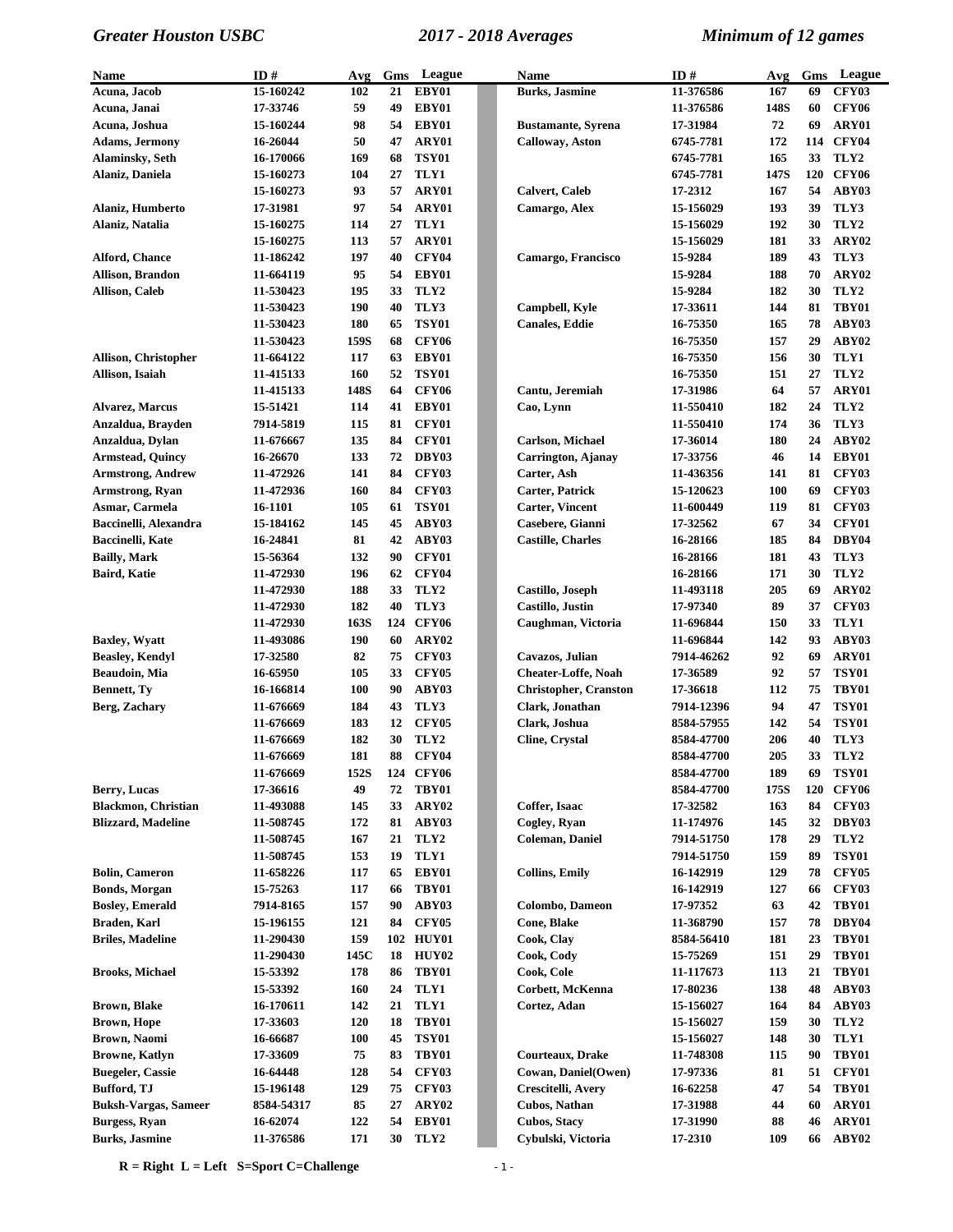| Name                       | ID#        | Avg         | Gms | League            | <b>Name</b>               | ID#        | Avg         | Gms | League            |
|----------------------------|------------|-------------|-----|-------------------|---------------------------|------------|-------------|-----|-------------------|
| Dale, Chase                | 17-80253   | 127         | 69  | ABY03             | <b>Gammon, Alexis</b>     | 11-380662  | 171         | 15  | ABY02             |
| Davila, Aidan              | 11-345722  | 140         | 51  | DBY03             |                           | 11-380662  | 164         | 39  | ABY03             |
| Davila, Sadie              | 11-508728  | 87          | 51  | DBY03             | Garcia, Christian         | 7914-3137  | 209         | 30  | TLY <sub>2</sub>  |
| Davis, Adrienne            | 17-32584   | 92          | 27  | <b>CFY03</b>      |                           | 7914-3137  | 201         | 40  | TLY3              |
| Davis, Julian              | 11-246469  | 149         | 72  | ARY <sub>02</sub> | Garcia, Dylan             | 15-167675  | 152         | 30  | TLY1              |
| Davis, Terence             | 11-493090  | 203         | 27  | TLY <sub>2</sub>  | Garcia, Gia               | 17-97331   | 121         | 45  | CFY05             |
|                            | 11-493090  | 184         | 63  | ARY02             | Garcia, Ian               | 8004-1649  | 136         | 66  | ABY03             |
| Dean, Michael              | 17-53864   | 141         | 18  | <b>HUY01</b>      | Garcia, Julio             | 17-80216   | 103         | 33  | DBY03             |
| Del Rosario, Joshua        | 11-666730  | 143         | 51  | EBY01             | Gardner, Ben              | 11-640616  | 189         | 85  | <b>TSY01</b>      |
| Dencklau, Dakota           | 11-55851   | 142         | 33  | EBY01             | Gaudet, Johnathan         | 11-764190  | 199         | 30  | TLY2              |
| Dencklau, Nicole           | 11-387173  | 109         | 34  | EBY01             |                           | 11-764190  | 196         | 40  | TLY3              |
| Desko, Anthony             | 7914-54131 | 193         | 102 | HUY01             |                           | 11-764190  | 185         | 108 | CFY04             |
|                            | 7914-54131 | 177C        | 15  | <b>HUY02</b>      |                           | 11-764190  | 175         | 81  | <b>CFY05</b>      |
| Diaz, Jordi                | 17-36591   | 153         | 80  | <b>TSY01</b>      |                           | 11-764190  | 162S        | 124 | CFY06             |
| <b>Drummond, Travis</b>    | 16-164430  | 137         | 12  | <b>CFY03</b>      | Gianni, Victoria          | 11-621084  | 136         | 64  | <b>CFY03</b>      |
| <b>Dudley, Dakota</b>      | 11-208453  | 225         | 33  | TLY <sub>2</sub>  | Gibson, Christopher       | 11-656865  | 180         | 88  | DBY04             |
|                            | 11-208453  | 217         | 40  | TLY3              | <b>Gibson, Haley</b>      | 16-94608   | 146         | 84  | ABY03             |
|                            | 11-208453  | 204         | 116 | CFY04             | <b>Gilliam, Lindsey</b>   | 16-166942  | 119         | 42  | ABY03             |
|                            | 11-208453  | <b>168S</b> |     | 120 CFY06         |                           | 16-166942  | 114         | 27  | TLY1              |
| <b>Dunmire, Travis</b>     | 15-75281   | 84          | 90  | TBY01             | Gilliam, Terry            | 16-24785   | 174         | 45  | ABY03             |
| <b>Dunmire, Wyatt</b>      | 15-75286   | 110         | 84  | TBY01             |                           | 16-24785   | 168         | 36  | TLY3              |
| Dunn, William              | 17-53045   | 95          | 48  | HUY01             |                           | 16-24785   | 168         | 27  | TLY2              |
| Eason, Tre'Sjhawn          | 11-685795  | 154         | 49  | ARY <sub>02</sub> | Goetz, Austin             | 15-30244   | 129         | 69  | ARY01             |
| <b>Edwards, Dayton</b>     | 6745-7912  | 196         | 60  | ARY02             | Gomez, Bianca             | 7914-3138  | 125         | 21  | TLY1              |
| Eisemann, Jeremy Kalub     | 6745-7471  | 184         | 60  | EBY01             | Gomez, Ethan              | 11-230460  | 217         | 30  | TLY2              |
| Eliassen, Alexander        | 17-36593   | 72          | 63  | <b>TSY01</b>      |                           | 11-230460  | 214         | 90  | ABY03             |
| Engbrock, Brieanna         | 7914-6083  | 110         | 76  | <b>CFY05</b>      |                           | 11-230460  | 214         | 24  | TLY1              |
| <b>Ensign, Cameron</b>     | 17-36124   | 137         | 90  | ABY03             | Gonzales, Maximiliano     | 17-32482   | 44          | 30  | ARY01             |
|                            | 17-36124   | 136         | 30  | ABY02             | Gonzales, Victoria        | 17-32484   | 61          | 30  | ARY01             |
| <b>Escalona, Raphael</b>   | 11-283010  | 163         | 65  | ARY <sub>02</sub> | <b>Gonzalez, Alcestis</b> | 11-484709  | 107         | 81  | HUY01             |
| Escamilla, Jayden          | 7914-5836  | 96          | 57  | <b>CFY03</b>      | Gonzalez, Luke            | 11-493091  | 138         | 68  | ARY <sub>02</sub> |
|                            | 7914-5836  | 96          | 30  | <b>CFY05</b>      | Goodman, Cody             | 16-146812  | 204         | 48  | ABY03             |
| Escobedo, Alondra          | 17-31992   | 69          | 36  | ARY01             |                           | 16-146812  | 199         | 21  | TLY <sub>2</sub>  |
| Escobedo, Hector           | 17-31994   | 44          | 36  | ARY01             | Gracian, Leslie           | 11-640620  | 176         | 81  | <b>TSY01</b>      |
| <b>Estes, Garrett</b>      | 17-36018   | 48          | 18  | ABY02             | <b>Green, Leyton</b>      | 16-66966   | 181         | 87  | <b>TSY01</b>      |
| Evans, Jade                | 11-703600  | 114         | 48  | EBY01             | Greenway, Roman           | 17-97333   | 72          | 45  | <b>CFY05</b>      |
| Evans, Javian              | 11-704353  | 184         | 45  | EBY01             | Guerra, Nicolas           | 8584-48754 | 189         | 68  | ARY02             |
| Ferguson, Ethon            | 17-97369   | 140         | 27  | TBY01             | <b>Gullette, Chris</b>    | 7914-12401 | 200         | 21  | TLY2              |
| <b>Ferguson, Mackenzie</b> | 5675-7158  | 195         | 30  | TLY <sub>2</sub>  |                           | 7914-12401 | 188         | 51  | <b>TSY01</b>      |
|                            | 5675-7158  | 183         | 36  | TLY3              | <b>Haley, Mason</b>       | 16-152773  | 116         | 48  | HUY01             |
|                            | 5675-7158  | 179         | 99  | <b>CFY04</b>      | <b>Haley, Scottie</b>     | 16-25719   | 158         | 61  | HUY01             |
|                            | 5675-7158  | 159S        |     | 124 CFY06         | Harder, Brandon           | 6745-8011  | 201         | 72  | ARY <sub>02</sub> |
| Ferrier, Ernest            | 11-426689  | 133         | 27  | HUY01             |                           | 6745-8011  | 197         | 33  | TLY <sub>2</sub>  |
| <b>Finke, Derek</b>        | 15-196189  | 156         | 87  | <b>CFY03</b>      |                           | 6745-8011  | 194         | 40  | TLY3              |
| <b>Finke, Greg</b>         | 15-196191  | 144         | 81  | <b>CFY03</b>      | Harrison, James           | 11-514730  | 172         | 21  | TLY1              |
| Finke, Logan               | 16-64495   | 95          | 86  | CFY03             | Harrold, James            | 17-51119   | 154         | 30  | TLY1              |
| <b>Finke, Steve</b>        | 15-196193  | <b>160</b>  | 87  | <b>CFY03</b>      |                           | 17-51119   | 118C        | 21  | HUY <sub>02</sub> |
| <b>Flores, Nicolas</b>     | 17-97342   | 125         | 42  | <b>CFY03</b>      | Harrold, Nathan           | 17-51115   | 155         | 30  | TLY1              |
| <b>Fonseca, Nicholas</b>   | 17-97661   | 97          | 23  | ABY03             |                           | 17-51115   | 121C        | 21  | HUY <sub>02</sub> |
| Ford, Michael              | 17-35642   | 80          | 59  | EBY01             | Haugen, Kenny             | 16-166946  | 141         | 21  | ABY02             |
| Ford, William              | 17-35644   | 123         | 68  | EBY01             | <b>Hawkins, Avery</b>     | 7914-38826 | 132         | 46  | <b>TSY01</b>      |
| Fowler, Kash               | 17-31996   | 54          | 66  | ARY01             | Heffker, Gavyn            | 15-196198  | <b>160S</b> | 56  | <b>CFY06</b>      |
| <b>Frazier</b> , Matthew   | 17-35646   | 39          | 18  | EBY01             | Henry, Eric               | 15-19138   | 166         | 36  | DBY03             |
| <b>Fuentes, Miranda</b>    | 11-401372  | 150         | 30  | TLY1              | Henry, Taylen             | 15-19141   | 146         | 70  | DBY03             |
|                            | 11-401372  | 139         | 75  | CFY03             | Hernandez, Alexis         | 11-479210  | 161         | 84  | ABY03             |
|                            | 11-401372  | 134         | 84  | CFY05             |                           | 11-479210  | 144         | 30  | TLY <sub>2</sub>  |
| <b>Gabriel, Trevyn</b>     | 16-62262   | 116         | 60  | TBY01             |                           | 11-479210  | 139         | 27  | TLY1              |
| Gage, Joseph               | 11-569423  | 187         | 102 | <b>HUY01</b>      | Hernandez, Cassandra      | 11-493093  | 165         | 67  | ARY <sub>02</sub> |
|                            | 11-569423  | 166C        | 21  | HUY02             | Hernandez, Jose           | 11-493122  | 191         | 51  | ARY02             |
| <b>Gaines, Mercedes</b>    | 17-36620   | 73          | 72  | TBY01             | Hernandez, Miguel         | 11-446255  | 169         | 81  | ABY03             |
| Galicia, Nathan            | 11-550328  | 183         | 93  | ABY03             |                           | 11-446255  | 158         | 30  | TLY <sub>2</sub>  |
|                            | 11-550328  | 181         | 69  | ABY02             |                           | 11-446255  | 153         | 27  | TLY1              |
|                            | 11-550328  | 168         | 33  | TLY2              | Hertenberger, Clayton     | 17-36142   | 110         | 24  | ABY03             |
|                            | 11-550328  | 157         |     | 40 TLY3           | Hertenberger, Garrett     | 17-36144   | 79          |     | 24 ABY03          |

 $R = Right$   $L = Left$   $S = Sport$   $C = Challenge$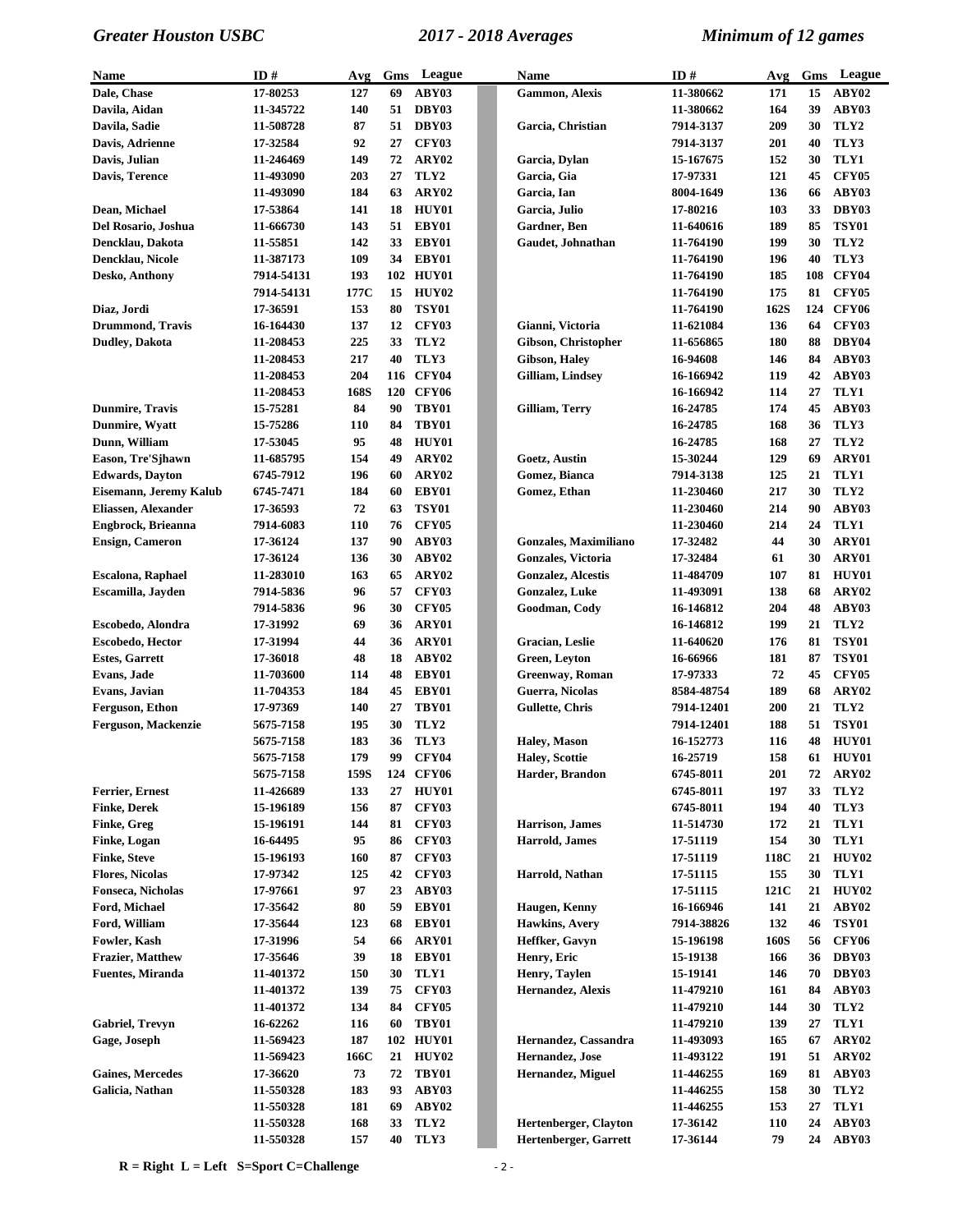| Name                      | ID#        | Avg  | Gms | League            | <b>Name</b>               | ID#        | Avg        | Gms | League            |
|---------------------------|------------|------|-----|-------------------|---------------------------|------------|------------|-----|-------------------|
| Hix, Christopher          | 17-36595   | 92   | 69  | <b>TSY01</b>      | Licon, Lily               | 16-152850  | 97         | 33  | TLY1              |
| Hoang, Jennifer           | 11-369113  | 179  | 48  | EBY01             |                           | 16-152850  | 90         | 81  | <b>CFY03</b>      |
| Hodge, B Kade             | 15-75340   | 107  | 90  | TBY01             | Lirette, Bret             | 15-180628  | 161        | 78  | <b>TSY01</b>      |
| Hodge, B Kooper           | 15-75346   | 105  | 90  | <b>TBY01</b>      | Lopez, Christian          | 8584-52809 | 237        | 43  | TLY3              |
| <b>Horn, Kourtney</b>     | 8584-56407 | 160  | 57  | <b>TSY01</b>      |                           | 8584-52809 | 230        | 30  | TLY <sub>2</sub>  |
| <b>Hornaday, Ashley</b>   | 17-73181   | 90   | 15  | <b>TBY01</b>      |                           | 8584-52809 | 194S       | 116 | CFY06             |
| Houchin, Deja             | 17-97354   | 63   | 36  | <b>TBY01</b>      | Love, Benjamin            | 11-641502  | 106        | 90  | TBY01             |
| <b>Hulett, Robert</b>     | 17-32564   | 67   | 87  | <b>CFY01</b>      | Love, Taylor              | 7914-52558 | 123        | 90  | ABY03             |
| <b>Huynh, Matthew</b>     | 11-748318  | 155  | 69  | <b>TBY01</b>      |                           | 7914-52558 | 114        | 33  | TLY1              |
| Iannini, Franco           | 11-764884  | 151  | 46  | <b>TSY01</b>      |                           | 7914-52558 | 114        | 30  | TLY <sub>2</sub>  |
| Irvine, Miranda           | 9046-6231  | 163  | 21  | TLY <sub>2</sub>  | Lowrie, Joshua            | 8584-57883 | 106        | 42  | <b>TSY01</b>      |
|                           | 9046-6231  | 162  | 21  | TLY1              | Lucord, Richard           | 11-676074  | 151        | 86  | ABY03             |
| <b>Isaacson</b> , Jared   | 16-66988   | 86   | 40  | <b>TSY01</b>      |                           | 11-676074  | 145        | 60  | ABY02             |
| Jacobo, Jade              | 17-73174   | 98   | 32  | ARY02             |                           | 11-676074  | 142        | 30  | TLY1              |
| <b>Jarvis</b> , Trent     | 17-36146   | 81   | 42  | ABY03             | Lucord, Robert            | 11-396443  | 207        | 83  | ABY03             |
| Johnson, Laneya           | 8584-56233 | 161  | 71  | EBY01             |                           | 11-396443  | 192        | 30  | TLY2              |
| Jordan, Jackson           | 17-36150   | 91   | 87  | ABY03             |                           | 11-396443  | 188        | 36  | TLY3              |
| Jordan, Landon            | 17-97663   | 84   | 33  | ABY03             | Luedde, Zachary           | 11-396139  | 142        | 56  | TBY01             |
| <b>Keener, Chelsey</b>    | 11-353432  | 175  | 68  | ARY <sub>02</sub> | Luna, Adriana             | 11-646213  | 106        | 72  | ARY02             |
| Keller, Brianna           | 16-65971   | 116  | 18  | <b>CFY05</b>      | Luna, Damian              | 16-9991    | 76         | 63  | ARY01             |
| Keller, Garrett           | 16-166930  | 92   | 15  | <b>CFY05</b>      | Luna, Nicolas             | 8584-52719 | 197        | 72  | ARY02             |
| <b>Kelley, Courtney</b>   | 8584-52813 | 187  | 96  | <b>CFY04</b>      |                           | 8584-52719 | 192        | 40  | TLY3              |
|                           | 8584-52813 | 180  | 40  | TLY3              |                           | 8584-52719 | 190        | 30  | TLY <sub>2</sub>  |
|                           | 8584-52813 | 174  | 30  | TLY <sub>2</sub>  | Luna, Rudolf              | 8584-55683 | 199        | 40  | TLY3              |
|                           | 8584-52813 | 154S | 124 | <b>CFY06</b>      |                           | 8584-55683 | 190        | 30  | TLY2              |
| Kellum, Hunter            | 7914-51751 | 157  | 76  | <b>TSY01</b>      |                           | 8584-55683 | 185        | 63  | ARY02             |
| Kelly, Beau               | 11-351534  | 210  | 36  | <b>CFY04</b>      | Luna, Victoria            | 11-646215  | 91         | 72  | ARY02             |
| Kemble, Olivia            | 17-73179   | 78   | 15  | ABY02             | Luviano, Aaron            | 16-170070  | 159        | 73  | <b>TSY01</b>      |
|                           | 17-73179   | 77   | 15  | ABY03             | Lynn, Lucas               | 15-196159  | 105        | 15  | <b>CFY03</b>      |
| <b>Kemp, Caleb</b>        | 7914-17426 | 164  | 75  | <b>TSY01</b>      |                           | 15-196159  | 89         | 90  | <b>CFY05</b>      |
| <b>Kendrick, Dalton</b>   | 11-748335  | 183  | 21  | <b>TBY01</b>      | Mack, Jayden              | 16-66589   | 132        | 72  | DBY03             |
|                           | 11-748335  | 183  | 15  | TLY2              | <b>Macmurray, Darlynn</b> | 11-65401   | 184        | 33  | TLY <sub>2</sub>  |
|                           | 11-748335  | 167  | 18  | TLY1              |                           | 11-65401   | 181        | 40  | TLY3              |
| Kieffer, Brianna          | 11-210070  | 163  | 53  | EBY01             | <b>Malone, Xavier</b>     | 7914-3842  | 212        | 63  | ARY <sub>02</sub> |
| <b>Kissell</b> , Lucas    | 16-9988    | 97   | 45  | ARY01             |                           | 7914-3842  | 206        | 27  | TLY2              |
| Klages, Brayden           | 8688-33760 | 167  | 93  | ABY03             | Mandani, Donovan          | 16-22546   | 72         | 57  | ARY01             |
|                           | 8688-33760 | 161  | 30  | TLY1              | Marroquin, Ignacio        | 17-33137   | 88         | 21  | <b>CFY05</b>      |
|                           | 8688-33760 | 150  | 27  | TLY <sub>2</sub>  | <b>Marshall, Garrett</b>  | 17-97675   | 149        | 18  | ABY02             |
| <b>Krause</b> , Lauren    | 11-81410   | 157  | 72  | <b>CFY03</b>      | <b>Martinec, Ashley</b>   | 11-677932  | 140        | 34  | <b>TSY01</b>      |
| Kruger, Christian         | 7914-52557 | 128  | 90  | ABY03             | Martinec, Ryan            | 11-677935  | 109        | 64  | <b>TSY01</b>      |
| <b>Kubisky, Catherine</b> | 17-33627   | 64   | 81  | <b>TBY01</b>      | <b>Martinez, Abigail</b>  | 17-33629   | 55         | 84  | TBY01             |
| <b>Lampson, Oliver</b>    | 17-36045   | 143  | 90  | ABY03             | Martinez, Adrian          | 16-53944   | 137        | 15  | ABY03             |
|                           | 17-36045   | 127  | 57  | ABY02             | <b>Martinez</b> , Brandon | 17-33632   | 83         | 87  | <b>TBY01</b>      |
| <b>Lampson, Samuel</b>    | 17-36049   | 164  | 47  | ABY03             | Martinez, Brian           | 7914-19911 | 136        | 33  | HUY01             |
| <b>Landry, Avery</b>      | 11-213172  | 166  | 84  | ABY03             | Martinez, Briana          | 16-142902  | 92         | 12  | ABY03             |
|                           | 11-213172  | 152  | 15  | TLY2              | <b>Martinez</b> , Herbie  | 17-80257   | 123        | 15  | ABY03             |
|                           | 11-213172  | 149  | 30  | TLY1              | <b>Martinez</b> , Luis    | 7914-3105  | 139        | 72  | ARY <sub>02</sub> |
| <b>Larkins, Nathaniel</b> | 15-32885   | 108  | 39  | MNY01             |                           | 7914-3105  | 139        | 30  | TLY1              |
| Lazo, Robert              | 6745-8018  | 210  | 30  | TLY2              | Massie, Kristofer         | 16-62294   | 105        | 36  | <b>TBY01</b>      |
|                           | 6745-8018  | 206  | 63  | ARY02             | <b>Maystrik, Nicholas</b> | 16-139698  | <b>130</b> | 66  | <b>TSY01</b>      |
|                           | 6745-8018  | 199  | 40  | TLY3              | McClain, Zaniya           | 7914-3845  | 135        | 63  | ARY01             |
|                           | 6745-8018  | 185C | 18  | COY <sub>02</sub> | Mcmachen, Savanna         | 15-180506  | 115        | 45  | MNY01             |
|                           | 6745-8018  | 169S | 30  | COY01             | Medved, Jonathan          | 16-1110    | 112        | 79  | <b>TSY01</b>      |
| Lazo, Victoria            | 11-62566   | 172  | 66  | ARY02             | Mejia, Noah               | 6745-8019  | 202        | 15  | TLY2              |
|                           | 11-62566   | 163  | 33  | TLY2              |                           | 6745-8019  | 200        | 36  | ARY <sub>02</sub> |
| Leal, Jada                | 11-731475  | 164  | 30  | TLY1              |                           | 6745-8019  | 200        | 32  | TLY3              |
| <b>Lee, Allison</b>       | 15-89244   | 165  | 93  | ABY03             | Mejia, Sydney             | 6745-8020  | 162        | 27  | TLY2              |
|                           | 15-89244   | 160  | 27  | TLY <sub>2</sub>  |                           | 6745-8020  | 157        | 60  | ARY02             |
| Lejeune, Jeremy           | 11-368906  | 179  | 21  | TLY1              | Michel, Diego             | 17-36597   | 140        | 46  | <b>TSY01</b>      |
| Lenz, Angelina            | 11-429993  | 158  | 72  | DBY03             | Mire, Kyle                | 7914-8322  | 168        | 66  | EBY01             |
| Lenz, Christina           | 11-489160  | 133  | 39  | DBY03             | Mireles, Carolina         | 17-32588   | 78         | 69  | <b>CFY03</b>      |
| Lewellen, Isabela         | 16-142923  | 149  | 81  | <b>CFY05</b>      | Mogard, Baylea            | 11-401364  | 134        | 56  | <b>CFY03</b>      |
| Lewis, Ashley             | 11-704363  | 166  | 75  | EBY01             |                           | 11-401364  | 129        | 45  | <b>CFY05</b>      |
| Lewis, Christopher        | 11-703604  | 174  |     | 53 EBY01          | Monroe, Allura            | 11-175444  | 155        | 15  | ARY02             |

 $R = Right L = Left S = Sport C = Challenge$   $-3 -$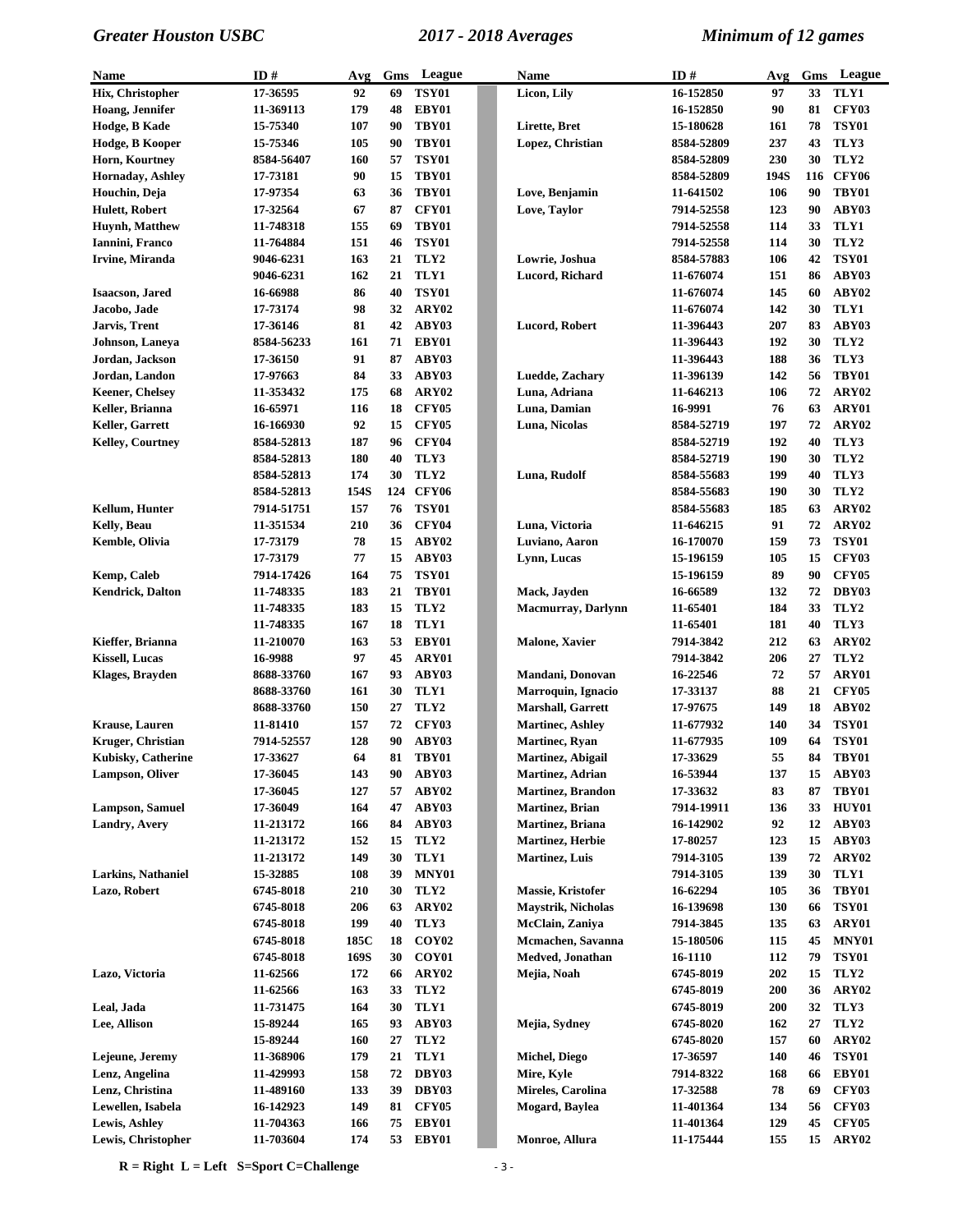| Name                       | ID#                    | Avg        | Gms      | League                    | <b>Name</b>                  | ID#                    | Avg        | Gms      | League                   |
|----------------------------|------------------------|------------|----------|---------------------------|------------------------------|------------------------|------------|----------|--------------------------|
| Montano, Ciera             | 11-618002              | 133        | 45       | ABY03                     | Pulido, Daniel               | 16-65883               | 98         | 74       | <b>CFY03</b>             |
|                            | 11-618002              | 127        | 30       | TLY1                      | <b>Pundt</b> , Dominik       | 15-76274               | 168        | 12       | TLY1                     |
| <b>Montemayor, Domenic</b> | 8584-46952             | 188        | 75       | EBY01                     |                              | 15-76274               | 162        | 12       | TLY <sub>2</sub>         |
| <b>Montemayor, Isabel</b>  | 8584-52704             | 136        | 73       | EBY01                     |                              | 15-76274               | 160        | 90       | ABY03                    |
| <b>Moore, Caleb</b>        | 17-46690               | 57         | 45       | DBY03                     | Pusok, Brayden               | 15-77167               | 80         | 90       | TBY01                    |
| Moore, Malachi             | 9046-6313              | 194        | 76       | DBY04                     | <b>Raby, Montrel</b>         | 16-66601               | 68         | 15       | DBY03                    |
|                            | 9046-6313              | 183        | 36       | TLY3                      | Rafie, Daniel                | 11-63471               | 194        | 63       | ARY02                    |
|                            | 9046-6313              | 178        | 21       | TLY <sub>2</sub>          | <b>Ramirez, Ashley</b>       | 17-97344               | 131        | 45       | <b>CFY03</b>             |
| Moya, Andrew               | 15-19169               | 164        | 69       | DBY03                     | <b>Ramirez, Madison</b>      | 11-475305              | 104        | 51       | EBY01                    |
| Moya, Anthony              | 15-180485              | 119        | 66       | DBY03                     | Razo, Kassandra              | 6745-8028              | 174        | 75       | ABY03                    |
| <b>Musick, Kevin</b>       | 11-704459              | 179        |          | 116 CFY04                 |                              | 6745-8028              | 168        | 43       | TLY3                     |
|                            | 11-704459              | 175        | 40       | TLY3                      |                              | 6745-8028              | 166        | 30       | TLY2                     |
|                            | 11-704459              | 173        | 27       | TLY <sub>2</sub>          | Razo, Rubi                   | 11-493010              | 111<br>99  | 45       | ABY03                    |
| <b>Myers, Kaleb</b>        | 16-157258              | 143<br>183 | 21<br>12 | ABY03<br>ABY03            | <b>Reed, Destiny</b>         | 11-493010              | 110        | 21<br>87 | ABY02<br><b>TBY01</b>    |
| <b>Nabors, Tristen</b>     | 16-150078              | 106        | 29       | ARY02                     | Reed, Sean                   | 17-33636<br>17-33638   | 126        | 87       | TBY01                    |
| Nanez, Jade                | 11-493096<br>11-493096 | 102        | 12       | ARY01                     | <b>Remaly, Mary</b>          | 7914-36970             | 136        | 15       | TBY01                    |
| Nelson, Abrielle           | 17-97356               | 63         | 39       | TBY01                     | <b>Resendez, Christopher</b> | 16-25749               | 117        | 33       | HUY01                    |
| <b>Nelson, Nicholas</b>    | 15-53425               | 99         | 66       | EBY01                     | <b>Reyes, Ivelisse</b>       | 7914-36971             | 167        | 27       | TLY <sub>2</sub>         |
| Nguyen, Lex                | 16-170074              | 107        | 81       | CFY03                     |                              | 7914-36971             | 156        | 51       | <b>TSY01</b>             |
| Niall, Alex                | 7914-48550             | 123        | 36       | <b>CFY03</b>              |                              | 7914-36971             | 147S       | 60       | <b>CFY06</b>             |
| <b>Nichols, Curtis</b>     | 16-150080              | 143        | 27       | ABY03                     | Richardson, Ami              | 6761-287               | 201        | 43       | TLY3                     |
| Noftsier, Vanessa          | 16-1112                | 176        | 75       | <b>TSY01</b>              |                              | 6761-287               | 200        | 27       | TLY <sub>2</sub>         |
| Nolan, Austin              | 17-100290              | 60         | 25       | MNY01                     | <b>Richardson, Deondre</b>   | 16-120876              | 86         | 30       | ARY01                    |
| Oates, Dakota              | 11-488102              | 156        | 21       | TLY1                      | <b>Rives, Bailey</b>         | 17-97346               | 59         | 45       | <b>CFY03</b>             |
| <b>Olivares, Nicolas</b>   | 7914-7198              | 121        | 38       | ARY02                     | Rivich, Michael              | 11-186247              | 180        | 112      | <b>CFY04</b>             |
| <b>Ontiveros, Joseph</b>   | 11-752312              | 193        | 18       | TLY1                      |                              | 11-186247              | 146S       | 120      | <b>CFY06</b>             |
|                            | 11-752312              | 192        | 12       | TLY <sub>2</sub>          | <b>Rivich, Sarah</b>         | 11-366570              | 137        | 75       | <b>CFY03</b>             |
|                            | 11-752312              | 189        | 90       | TBY01                     | Robertson, Emma              | 17-33640               | 57         | 81       | TBY01                    |
| Opperman, Nathan           | 11-380668              | 159        | 60       | ARY02                     | <b>Robertson, Parker</b>     | 16-62226               | 79         | 87       | <b>TBY01</b>             |
| Oviedo, Isabella           | 17-2785                | 119        | 59       | HUY01                     | <b>Robertson, Robert</b>     | 15-77180               | 108        | 75       | <b>TBY01</b>             |
|                            | 17-2785                | 112C       | 15       | HUY02                     | Rodriguez, Jonathan          | 11-493123              | 212        | 92       | DBY04                    |
| Pace, Ryan                 | 15-8630                | 110        | 66       | ARY01                     |                              | 11-493123              | 203        | 40       | TLY3                     |
| Pampolina, Roman           | 17-97677               | 48         | 29       | ABY02                     |                              | 11-493123              | 200        | 39       | ARY02                    |
| Paniagua, Joshua           | 16-9994                | 119        | 63       | ARY01                     |                              | 11-493123              | 196        | 30       | TLY <sub>2</sub>         |
| Paniagua, Joshua           | 16-9994                | 114        | 27       | TLY1                      |                              | 11-493123              | 159C       | 21       | HUY02                    |
| Paquinto, Angelina         | 11-646217              | 100        | 57       | ARY02                     | Rogers, Landyn               | 17-35658               | 67         | 45       | MNY01                    |
| Patino, Tinsley            | 16-62305               | 135        | 81       | TBY01                     | Rogillio, Kaden              | 16-146814              | 227        | 48       | ABY03                    |
| Patterson, Dakota          | 11-170225              | 168        | 66       | ARY02                     |                              | 16-146814              | 211        | 43       | TLY3                     |
| Payne, Carson              | 17-36622               | 83         | 39       | TBY01                     |                              | 16-146814              | 209        | 30       | TLY2                     |
| Peluso, Angelo             | 7914-57020             | 146        | 12       | TBY01                     | Rognerud, Jordan             | 17-35638               | 87         | 72       | EBY01                    |
| Peluso, Anthony            | 7914-57021             | 175        | 81       | TBY01                     | Rognerud, Taylor             | 17-35640               | 71         | 69       | EBY01                    |
| Pfeifer, Brandon           | 16-66013               | 146S       |          | 116 CFY06                 | Romero, Noah                 | 11-396610              | 133        | 66       | <b>TSY01</b>             |
| <b>Phillips, Devin</b>     | 11-491969              | 144        |          | 102 HUY01                 | Roppolo, Jacob               | 16-22564               | 81         | 66       | ARY <sub>02</sub>        |
| Phillips, Gavin            | 15-77150               | 90         | 51       | TBY01                     | Roppolo, Joseph(Ryan)        | 15-8642                | 80         | 66       | ARY02                    |
| Phillips, Grayson          | 15-77161               | 159        | 51       | TBY01                     | Roy, Keith                   | 7914-39545             | 130        | 45       | MNY01                    |
| Pickering, Ashley          | 16-62307               | 83         | 69       | TBY01                     | Ruzicka, Hope                | 7914-36973             | 142        | 35       | <b>TBY01</b>             |
| Pickrom, Fredrick          | 17-32515               | 105        | 54       | ARY02                     | Salinas, Aivanna             | 16-9998                | 109        | 33       | ARY02                    |
| Pierce, Jeffrey            | 8031-36780             | 171        | 54       | HUY01                     |                              | 16-9998                | 97         | 36       | ARY01                    |
| <b>Pierce, Liberty</b>     | 11-381111              | 178        | 54       | HUY01                     | Salinas, Julian              | 11-271994              | 226        | 43       | TLY3                     |
| Pierce, Sara               | 11-388109              | 150        | 54       | HUY01                     |                              | 11-271994              | 220        | 66       | <b>TSY01</b>             |
| Piere, David               | 17-31998               | 87         | 68       | ARY01                     |                              | 11-271994              | 203        | 27       | TLY2                     |
| Pipas, Kenny               | 11-472934              | 185        |          | 116 CFY04                 |                              | 11-271994              | 184S       | 124      | <b>CFY06</b>             |
| Pope, Kyle                 | 16-22689               | 159        | 42       | MNY01                     | Salinas, Marc                | 17-32592               | 122        | 69       | <b>CFY03</b>             |
| Prado, Pablo               | 7914-56383             | 177        | 81       | <b>TSY01</b>              | Salinas, Nevaeh              | 11-568708              | 148        | 66       | <b>CFY03</b>             |
| Pray, Bailey               | 16-24865               | 154        | 24       | TLY2                      | <b>Salinas, Zoey</b>         | 16-10002               | 93         | 69       | ARY01                    |
|                            | 16-24865               | 146        | 75       | ABY03                     | Santell, Brandon             | 15-187351              | 167        | 23       | ABY03                    |
|                            | 16-24865               | 140        | 21       | TLY1                      | Sapp, Zachary                | 11-593006              | 194        | 75       | ABY03                    |
| Prescott, Karl             | 11-282997              | 134        | 75       | EBY01                     | Saulsberry, Michael          | 15-56127               | 111        | 15       | EBY01                    |
| <b>Price, Caroline</b>     | 16-62196               | 114        | 60       | TBY01                     | <b>Scarbrough, Shane</b>     | 7914-52560             | 174        | 87       | ABY03                    |
| Price, Nick                | 15-108359              | 196<br>192 | 18<br>84 | TLY <sub>2</sub><br>TBY01 |                              | 7914-52560             | 174<br>171 | 24<br>28 | TLY <sub>2</sub><br>TLY3 |
|                            | 15-108359<br>15-108359 | 184        | 18       | TLY1                      | Scheel, Katelyn              | 7914-52560<br>17-97348 | 103        | 32       | <b>CFY03</b>             |
| Prokopuk, Sophia           | 17-51166               | 34         | 16       | TBY01                     | <b>Scheel, Nicholas</b>      | 17-32596               | 87         | 75       | CFY03                    |
|                            |                        |            |          |                           |                              |                        |            |          |                          |

 $R = Right L = Left S = Sport C = Challenge$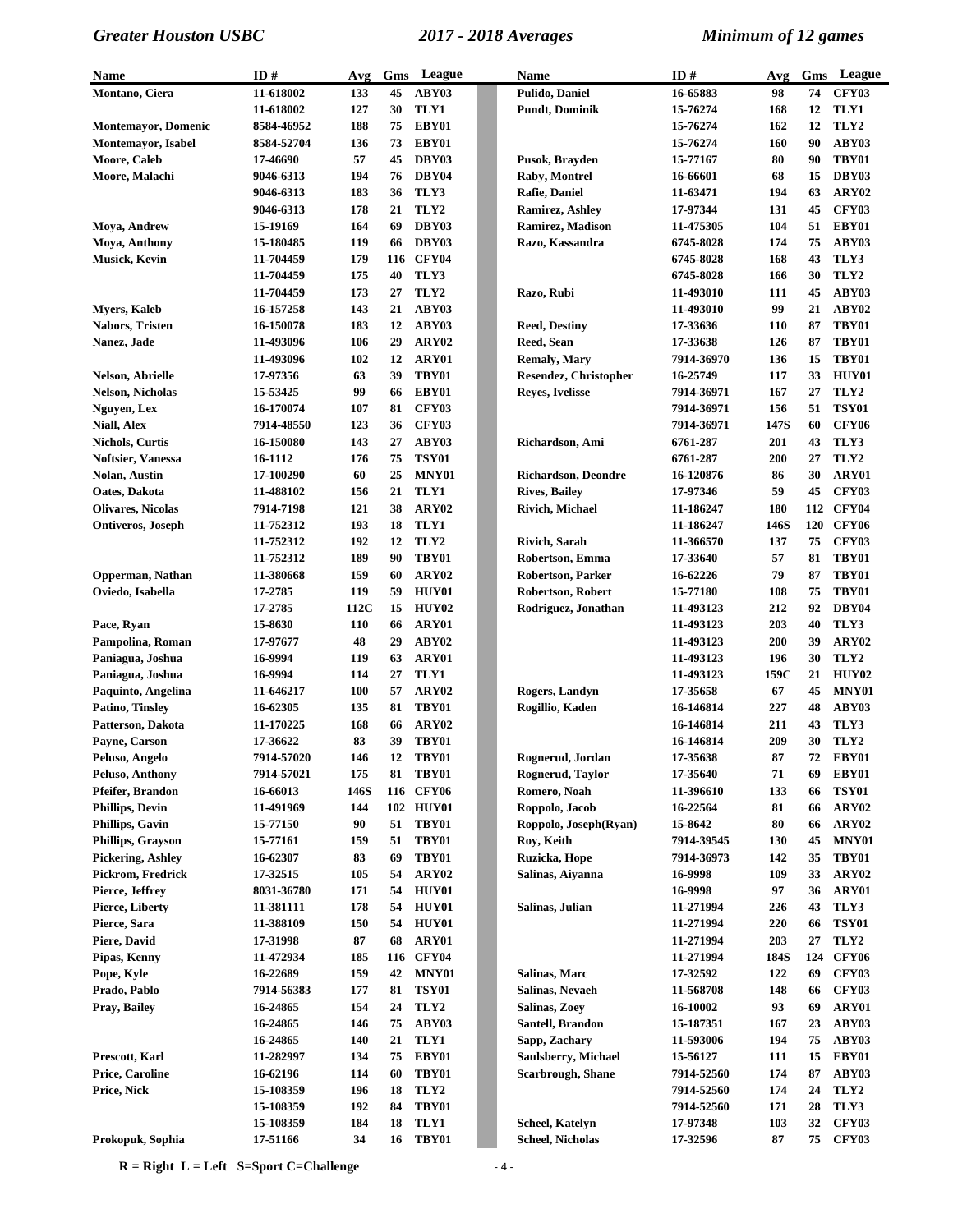| <b>Name</b>                | ID#        | Avg  | Gms | League            | <b>Name</b>                    | ID#        | Avg  | Gms | League            |
|----------------------------|------------|------|-----|-------------------|--------------------------------|------------|------|-----|-------------------|
| Schoiber, Eric             | 8584-52814 | 171  | 20  | <b>CFY04</b>      | Trevino, Cassandra             | 7914-38852 | 131  | 53  | <b>TSY01</b>      |
| Scholz, Jennaca            | 11-268653  | 150  | 63  | <b>CFY03</b>      | Trevino, Erica                 | 17-36607   | 76   | 63  | <b>TSY01</b>      |
| <b>Scott, Andrew</b>       | 15-56142   | 158  | 52  | <b>CFY04</b>      | <b>Trevino, Vanessa</b>        | 11-750271  | 160  | 57  | <b>TSY01</b>      |
| Scott, Kadence             | 16-67040   | 88   | 40  | <b>TSY01</b>      | <b>Troost, Adam</b>            | 15-46897   | 180  | 18  | TLY2              |
| Scott, Ladamian            | 16-65891   | 174  | 39  | <b>CFY03</b>      |                                | 15-46897   | 174  | 63  | DBY03             |
|                            | 16-65891   | 167  | 64  | <b>CFY04</b>      | <b>Troost, Oscar</b>           | 7914-57064 | 224  | 96  | DBY04             |
| Seidel, Gabriel            | 11-208451  | 126  | 66  | <b>CFY03</b>      |                                | 7914-57064 | 209  | 28  | TLY3              |
| Seidel, Horatio            | 11-640241  | 72   | 84  | <b>CFY03</b>      |                                | 7914-57064 | 207  | 18  | TLY2              |
| Serralde, Emilio           | 17-32598   | 136  | 81  | <b>CFY03</b>      | <b>Tyler, Austin</b>           | 17-33693   | 125  | 90  | TBY01             |
| Shah, Sheel                | 16-139700  | 112  | 12  | <b>TSY01</b>      | <b>Underhill, Avery</b>        | 17-97367   | 142  | 21  | TBY01             |
| <b>Shanklin, Donald</b>    | 17-97358   | 114  | 36  | <b>TBY01</b>      | <b>Ungar, Victor</b>           | 16-166958  | 131  | 74  | ABY03             |
| Sharp, Chloe               | 8584-50359 | 198  | 67  | ABY03             | Valle, Eric                    | 16-77328   | 125  | 90  | ABY03             |
|                            | 8584-50359 | 187  | 26  | TLY <sub>2</sub>  | <b>Vandeberghe, Lainey</b>     | 15-77235   | 72   | 63  | TBY01             |
|                            | 8584-50359 | 183  | 14  | ARY02             | Vandeberghe, Lilabeth          | 15-77239   | 78   | 60  | TBY01             |
|                            | 8584-50359 | 180  | 30  | TLY3              | Vann, David                    | 17-97362   | 133  | 45  | TBY01             |
| <b>Sharp, Paige</b>        | 17-33642   | 61   | 84  | TBY01             | Vansalisbury, Gavin            | 16-62250   | 99   | 84  | TBY01             |
| Shelton, Kaylan            | 11-401376  | 108  | 68  | <b>CFY03</b>      | Vaughan, William               | 8584-50960 | 192  | 54  | ARY02             |
| <b>Sherman, Kaylene</b>    | 8626-2767  | 151  | 63  | EBY01             | <b>Venable, Forrest</b>        | 11-304837  | 181  | 88  | DBY04             |
| Sherman, Tori              | 8626-3450  | 111  | 57  | EBY01             |                                | 11-304837  | 178  | 18  | TLY <sub>2</sub>  |
| <b>Sherwood, Malcolm</b>   | 7914-4572  | 89   | 57  | ARY01             |                                | 11-304837  | 171  | 24  | TLY3              |
| <b>Sherwood, Wyatt</b>     | 7914-4573  | 97   | 57  | ARY01             | Viator, Tyler                  | 11-230486  | 193  | 24  | TLY1              |
| <b>Shuping, Colby</b>      | 7914-56377 | 196  | 45  | <b>TSY01</b>      |                                | 11-230486  | 192  | 24  | TLY2              |
|                            | 7914-56377 | 156S | 24  | COY <sub>01</sub> |                                | 11-230486  | 190  | 57  | ABY03             |
| <b>Smart, Jayson</b>       | 11-703612  | 139  | 71  | ARY02             | Vickery, Kara                  | 17-97350   | 122  | 39  | <b>CFY03</b>      |
| <b>Smith, Dasch</b>        | 17-33644   | 58   | 51  | <b>TBY01</b>      | <b>Vincent, Abigail</b>        | 11-560686  | 143  | 30  | TLY1              |
| Smith, Joshua              | 17-32000   | 80   | 60  | ARY01             | <b>Vittitow</b> , <b>Jacob</b> | 11-395132  | 137  | 54  | ARY02             |
| Smith, Lathan              | 17-33646   | 67   | 47  | TBY01             | <b>Wagner, Bryce</b>           | 11-343104  | 211  | 43  | TLY3              |
| Sorola, Matthew            | 16-25784   | 123  | 93  | <b>HUY01</b>      |                                | 11-343104  | 211  | 30  | TLY <sub>2</sub>  |
|                            | 16-25784   | 102C | 18  | HUY02             | Wagner, Rebecca                | 11-187366  | 136  | 33  | TLY1              |
| Sorola, Travis             | 16-86986   | 154  | 93  | <b>HUY01</b>      | <b>Wagner, Trenton</b>         | 9046-6819  | 152  | 30  | TLY1              |
|                            | 16-86986   | 139C |     | 21 HUY02          | <b>Walker, Chase</b>           | 11-748298  | 133  | 66  | ARY02             |
| Soto, Nathaniel            | 17-32002   | 65   | 51  | ARY01             | <b>Walker, Chassidy</b>        | 16-10009   | 90   | 66  | ARY01             |
| Staley, Julia              | 16-62109   | 105  | 63  | EBY01             | <b>Walker, Hudson</b>          | 16-11756   | 112  | 57  | ARY <sub>02</sub> |
| <b>Stanley, Kane</b>       | 15-8685    | 113  | 66  | ARY02             | Ward, Daysha                   | 11-493100  | 90   | 27  | ARY01             |
| Stepp, Alexander           | 16-163447  | 107  | 39  | <b>MNY01</b>      | Ward, Trinity                  | 15-156042  | 119  | 57  | EBY01             |
| Straitwell, Ashlyn         | 17-32004   | 70   | 53  | ARY01             | <b>Wardrup, Andrew</b>         | 11-32488   | 184  | 42  | ABY03             |
| <b>Straitwell, Myles</b>   | 17-32006   | 79   | 54  | ARY01             | Wardrup, Ashton                | 8004-2317  | 207  | 89  | ABY03             |
| <b>Stroble, Preston</b>    | 16-150431  | 120  | 90  | TBY01             | Waybright, Aidan               | 17-46702   | 114  | 69  | DBY03             |
| Strutz, Karlee             | 16-62335   | 127  | 77  | TBY01             | Weidman, Kristen               | 8584-56411 | 110  | 81  | CFY03             |
| Stuckett, Marik            | 15-56424   | 109  | 90  | <b>CFY01</b>      | Weisz, Jack                    | 16-66031   | 141S |     | 123 CFY06         |
| <b>Stumpf Vi, Louis</b>    | 11-656752  | 184  | 72  | DBY04             | <b>Welch, Bradley</b>          | 16-22348   | 134  | 27  | TLY1              |
| <b>Stutes, Christopher</b> | 17-97360   | 60   | 42  | <b>TBY01</b>      | West, Brandon                  | 7914-39326 | 147  | 12  | EBY01             |
| Swan, William              | 16-166921  | 83   | 80  | <b>CFY03</b>      | West, Owen                     | 7914-39320 | 131  | 32  | EBY01             |
| <b>Sweeting, Victor</b>    | 17-33685   | 97   | 87  | <b>TBY01</b>      | <b>White, Connor</b>           | 11-440344  | 184  | 30  | TLY2              |
| <b>Swisher, Brooke</b>     | 11-640567  | 141  | 74  | ABY03             |                                | 11-440344  | 180  | 18  | TLY1              |
| <b>Swoopes, Keegan</b>     | 7914-52571 | 144  | 21  | HUY01             |                                | 11-440344  | 148S | 40  | <b>CFY06</b>      |
| <b>Tamsett, Aubrey</b>     | 17-35636   | 31   | 61  | EBY01             | Williams, Gabriela             | 15-11614   | 102  | 79  | HUY01             |
| <b>Taylor, Avery</b>       | 16-62338   | 90   | 81  | TBY01             | Williams, Kaidyn               | 17-80218   | 93   | 27  | DBY03             |
| Taylor, Hayden             | 16-62341   | 103  | 80  | <b>TBY01</b>      | Williams, Kara                 | 11-394992  | 133  | 32  | EBY01             |
| Taylor, Jaylin             | 16-26694   | 60   |     | 15 DBY03          | Williams, Maria                | 11-658799  | 143  |     | <b>72 HUY01</b>   |
| Thibodeaux, Jacob          | 17-36178   | 167  | 80  | ABY03             | Williamson, Samantha           | 11-268147  | 173  |     | 106 CFY04         |
| Thomas, Ann Marie          | 7914-1825  | 125  | 42  | DBY03             | <b>Wire, Nicole</b>            | 17-73183   | 166  | 54  | <b>TSY01</b>      |
| <b>Thornton, Austin</b>    | 17-97669   | 142  | 30  | ABY03             | Woo, Paul                      | 17-97364   | 92   | 45  | TBY01             |
| <b>Tiner, Carson</b>       | 11-757688  | 72   | 24  | <b>CFY03</b>      | Wood, Matthew                  | 11-460895  | 171  | 36  | EBY01             |
| Tiner, Ty                  | 16-157222  | 170  | 49  | <b>TBY01</b>      | Woolner, Benjamin              | 17-97338   | 92   | 41  | CFY01             |
|                            | 16-157222  | 162  | 15  | TLY1              | Wright, Jonathan               | 17-35660   | 118  | 33  | MNY01             |
| <b>Tomlinson, Angelina</b> | 16-26052   | 116  | 72  | ARY <sub>02</sub> | Yates, Elijah                  | 16-139702  | 70   | 63  | <b>TSY01</b>      |
| <b>Tomlinson, John</b>     | 16-26059   | 115  | 63  | ARY02             | Zaro, Sarah                    | 15-184169  | 123  | 45  | ABY03             |
| <b>Tomlinson, Robert</b>   | 16-26061   | 188  | 72  | ARY02             | Zarwulkoff, Ashton             | 16-62119   | 117  | 66  | EBY01             |
| Torres, Johnathan          | 17-100595  | 116  | 21  | <b>CFY03</b>      | Zavala, Mark                   | 11-393654  | 198  | 43  | TLY3              |
| <b>Torres, Madilyn</b>     | 15-108385  | 71   | 81  | <b>TBY01</b>      |                                | 11-393654  | 194  | 30  | TLY2              |
| <b>Torres, Madison</b>     | 15-108404  | 84   | 81  | <b>TBY01</b>      |                                | 11-393654  | 193  | 69  | EBY01             |
| Tourish, Seth              | 17-36601   | 133  | 25  | <b>TSY01</b>      | Zavala, Michael                | 11-393507  | 121  | 63  | EBY01             |
| <b>Trekell, Matthew</b>    | 15-189160  | 96   | 36  | TBY01             | Zielinsky, Emily               | 11-410401  | 114  |     | 33 MNY01          |

 $R = Right L = Left S = Sport C = Challenge$  - 5 -